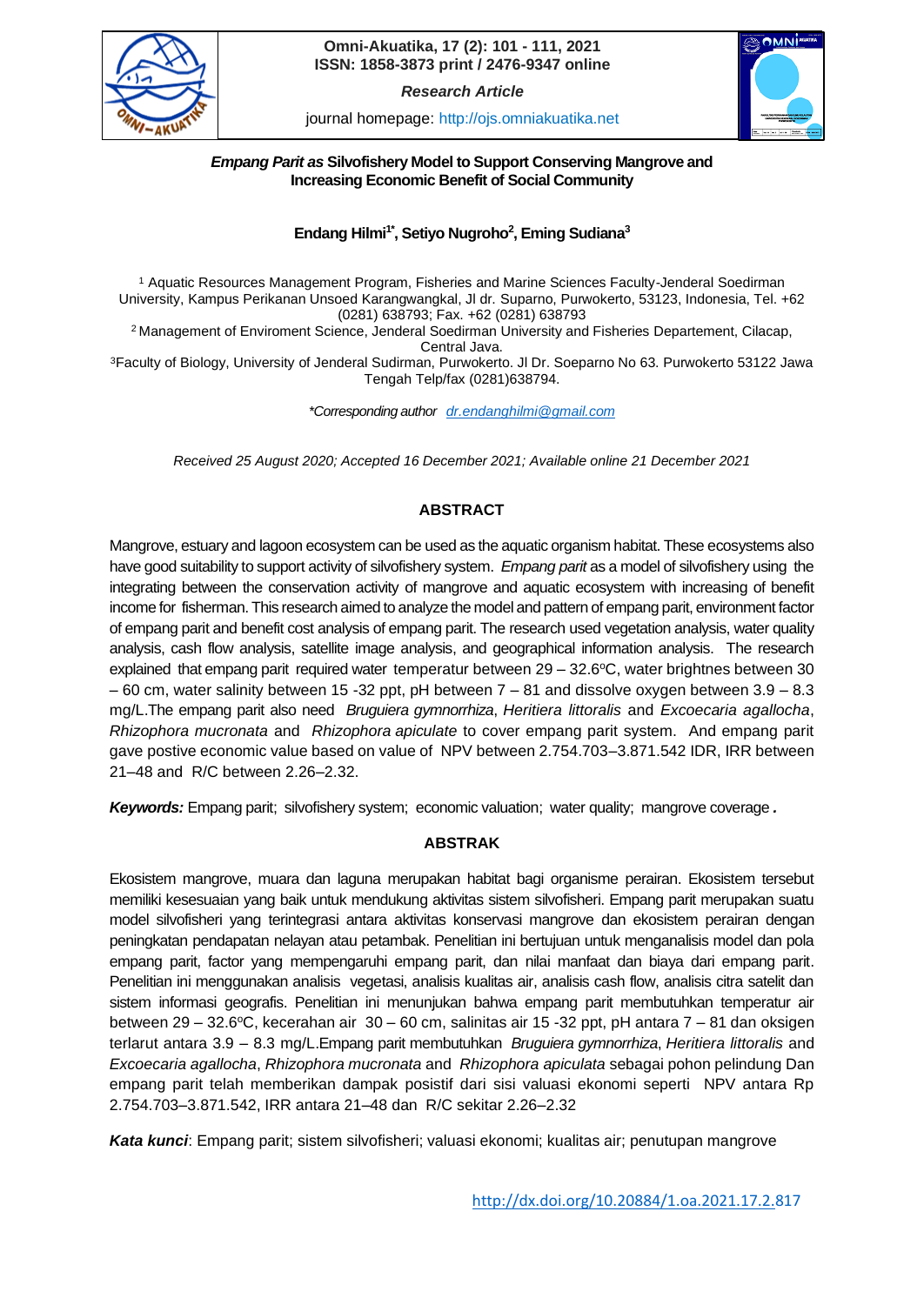## **1. Introduction**

East Segara Anakan Lagoon (E-SAL) as part of Segara Anakan Lagoon is arranged by integrated among a terestrial ecosystem and an aquatic ecosystem like as the mangrove, estuary, lagoon (Ardli & Wolff, 2008; Hilmi, Pareng, et al., 2017; Sari, 2016), tidal swamp ecosystems and tidal mud land (Irwansyah, 2010). As an ecosystem, E-SAL is used as habitats of many organisms (Bengen & Dutton, 2004; Hilmi, Pareng, et al., 2017; Syakti, Ahmed, et al., 2013; Winarno & Setyawan, 2003) such as fish, shrimps, crabs and shells (Bosire et al., 2008; Hilmi et al., 2015; Kanwilyanti et al., 2013; Masagca, 2011). E-SAL also is used as an income and benefit source to support activity of community livelihood. But, the degradation of many ecosystem in E-SAL because conversions (to settlements and others need), exploitations, illegal loggings, water pollution and sedimentations (Adame et al., 2010; Hidayati et al., 2011; Hilmi et al., 2017) give negative impact for productivity and benefit income of silvofishery activity.

Basically, E-SAL takes freshwater supply from Sapuregel River and Donan River and seawater supply from the Indian Ocean (Hilmi et al., 2020; Hilmi, Sari, Cahyo, et al., 2019; Koswara et al., 2017; Syakti, Hidayati, et al., 2013). The fresh and seawater supply are a main factor which be used to support activity of silvofishery, including *empang parit* system. *Empang parit* is a model of integrated silvofishery require mangrove conservation as main factor to support the aquaculture activity in the silvofishery system. *Empang parit* system also require triggering factors to support integrated system among fishery activity, mangrove conservation and benefit income (Glass et al., 2015; Huang et al., 2003; Sari, 2016). The some researches note that empang parit also has many advantages to support aquaculture (Budihastuti et al., 2012; Duncan et al., 2016; Rose et al., 2015), mangrove preservation, give benefits income and increasing fish production.

Empang parit in E-SAL is initiated by Perhutani West Banyumas as effort to combine mangrove conservation activity and improving economy. Empang parit was daily habit of social community in E-SAL to support improving income. This paper aimed to analyze the model and pattern of empang parit, environment factor of empang parit and benefit cost analysis of empang parit using vegetation analysis, water quality analysis, cash flow analysis, satellite image analysis, and geographical information system.

#### **2. Materials and Methods 2.1. Research Site**

This research was conducted in East Segara Anakan Lagoon with coordinates 7<sup>0</sup>35'- 7<sup>0</sup>50' South Latitude and 108<sup>0</sup>45'- 109<sup>0</sup>03' East Longitude (**Figure 1**). The research objects were mangrove ecosystem (6 stations to analysis mangrove and



 **Figure 1.** Research Site

**Figure 1.** Research Site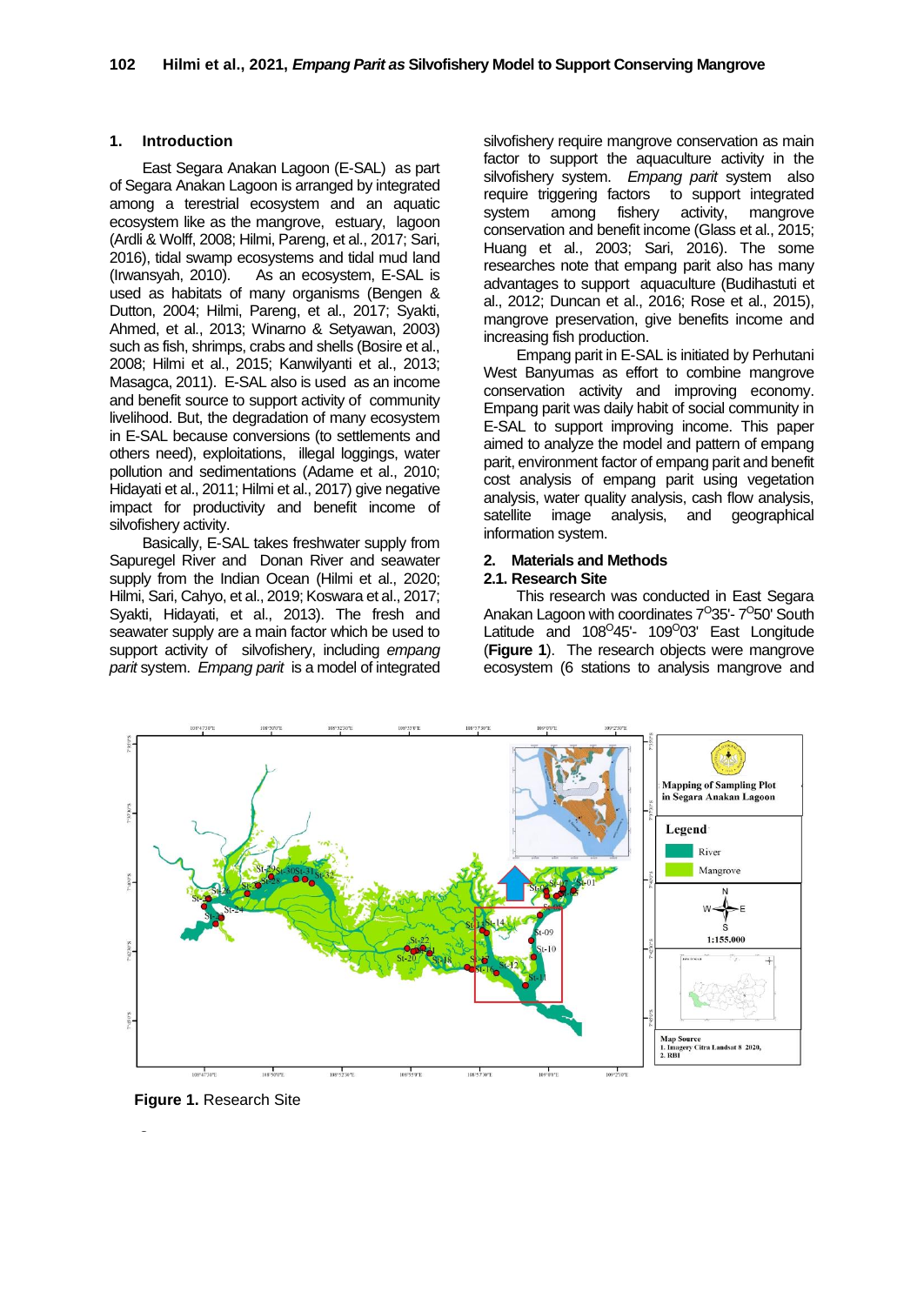| No | Variables         | Unit | Method                                                           |
|----|-------------------|------|------------------------------------------------------------------|
|    | pН                |      | APHA, 20 <sup>th</sup> . 1998 450-H <sup>+</sup> /pH meter       |
| 2. | Salinity          | Ppt  | APHA, 20 <sup>th</sup> . 1998 2520-B / handrefractometer         |
|    | <b>Brightness</b> | Cm   | a secchi disk method                                             |
| 4. | Dissolve oxygen   | mg/L | a dissolved oxygen meter digital device (Hanna Instrument brand) |

| Table 1. Water Quality Analysis |
|---------------------------------|
|---------------------------------|

water quality) and silvofishery area (2 stations to analysis mangrove, water quality and benefit income). To analysis this research used some variables of that were mangrove covering, mangrove density, water quality and economic value.

## **2.2. Vegetation Analysis**

The vegetation analysis used *line plot transect method* with a size of 10m x10m (trees), 5m x 5m (sapling) and 2m x 2m (seedling) (Kusmana, 1997). The vegetation analysis was done to analysis mangrove density, covering and domination.

#### **2.3. Water Quality Analysis**

Water quality analysis used APHA,20<sup>th</sup>, a secchi disk method and a *dissolved oxygen meter digital device* (**Table 1**). The water analysis were done to analysis potetial of pH, salinity, brightness and dissolve oxygen to support the activity of silvofishery system.

#### **2.4. Satelite Imagery Analysis**

Satelite image analysis used geographical analyisis with ArcGIS software, Arc map software and Err Maper programs. This analysis was developed to analysis mangrove covering and potential of shilvofihery area.

### **2.5. Benefit Cost Analysis**

The benefit cost analysis was developed to analysis potential of benefit income from silvofsihery activity. This method used cash flow analysis, revenue and cost analysis (R/C), break event point analysis (BEP), net present value (NPV) and internal rate of return (IRR) (Dijk et al., 2016; M. Brander et al., 2012).

#### **2.6. Social Analysis**

Social analysis was developed to get public opinion about potential, productivity, economic and sustainability of silvofishery activity. This anaysis using Focus group discussion with 60 responden in E-SAL

## **3. Results and Discussion**

#### **3.1. The Integrated Silvofishery of Empang Parit 3.1.1. The Empang Parit System**

The empang parit system as integrated silvofishery system in E-SAL (**Table 2)** using mangrove vegetation as a main component of silvofihery system to support process of nutrient matter supply, protected area, stability of water

| System<br>silvofishery                   | Mangrove position                                                 | Mangrove<br>density | economic valuation                                           | Physical<br>condition of<br>waters                                                                                               |
|------------------------------------------|-------------------------------------------------------------------|---------------------|--------------------------------------------------------------|----------------------------------------------------------------------------------------------------------------------------------|
| Traditional<br>Empang parit<br>$\approx$ | Mangrove ecosystem<br>located only in center of<br>fish pont      | Medium-<br>high     | Potency income<br>reached Rp<br>3.337.700/989 m <sup>2</sup> | Require<br>temperature<br>between 29-<br>32.6°C, water<br>brightnes<br>between $30 - 60$<br>cm, water salinity<br>between 15 -32 |
| Integrating of<br>empang parit           | Mangrove plants are on<br>the edge and center of<br>the fish pond | High                | Potency income<br>reached Rp<br>4.875.810/655 m <sup>2</sup> | ppt, pH between<br>$7 - 81$ and<br>Dissolve oxygen<br>between $3.9 -$<br>8.3 mg/L                                                |

**Table 2.** Matrix of Empang Parit as A Silvofishery System Models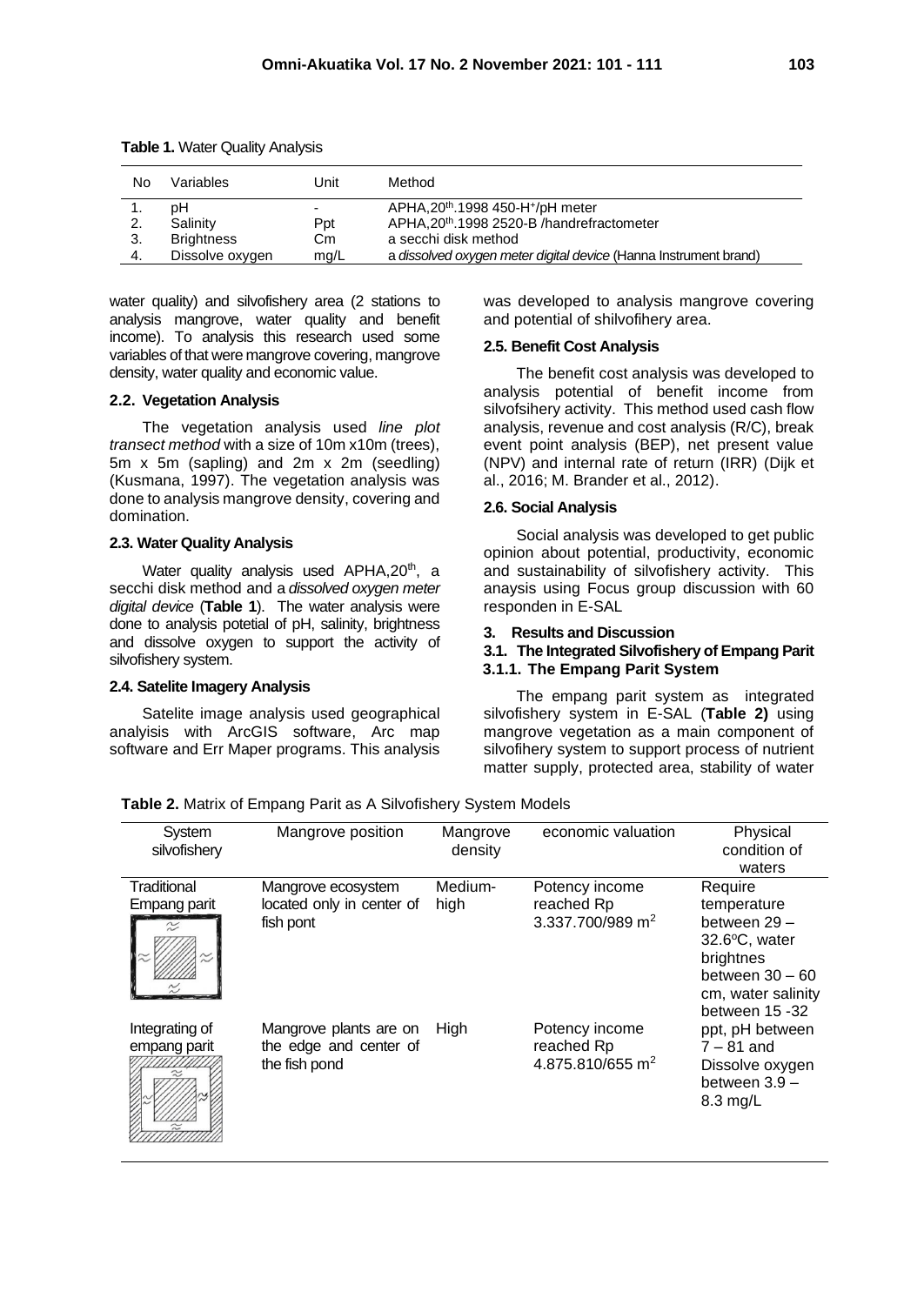quality and increasing fish productivity (Budihastuti et al., 2012; Brander et al., 2012). Based on data showed thatempang parit system in E-SAL had two models, that are (1) mangrove as centre ecosystem in silvofsihery as known as traditional empang parit and (2) mangrovelocated in centre and edge of sivofsihery system as known as<br>integrating of empang parit. In the traditional integrating of empang parit. empang parit require medium-high of mangrove density and integrated of empang parit required high mangrove density. The mangrove mangrove density in traditional empang parit and integrating of empang parit had function as nutrient supply, reducing salinity stress and oxygen support (Nelson et al., 2009; Yan & Guizhu, 2007)

## **3.1.2. Potential Economic of Empang Parit**

Based on economic valuation analysis showed that empang parit gave the net income per plot reached 8.874.286- 10.140.000 IDR kg-1, BCR (benefit cost ratio) between 2.26 – 2.36, Break even point between 1.305.025 - 1.394.696 IDR, Net present Value between 2.754.703 - 3.871.542 IDR, and Internal Rate of Return between 21 – 48 %. (**Table 3).** This data showed that empang parit system in E-SAL had good profitability because has R/C > 1, IRR > interest rate, and NPV > 1. Badola & Hussain (2005), Melaku Canu et al., (2015) and Dijk et al., (2016) notes that economic activity has R/C > 1.5 is considered very profitable.

Empang parit system as a model of silvofihery system has two aventages that are perservation of mangrove ecosystem and give economic benefit. The perservation of mangrove ecosistem as the first avantage is showed by mangrove need approximatelly 655-1200  $m^2$  to support emapang parit system. Mangrove has role to supply nutrient from decompotions of mangrove litter (Fernandes et al., 2016; Liu et al., 2014; Sasaki et al., 2016), freshwater supply (Hilmi, Sari, Cahyo, et al., 2019; Hoppe-Speer et al., 2011; Li et al., 2012; Sari, 2016), support spawning ground area, nursery ground and feeding ground (Fairuz-fozi et al., 2018; Masagca, 2011; Micheli, 1993; Nobbs, 2003). On the other hand, mangrove ecosystem also perserves sylvofishery from sedimentation, water and heavy metal pollution and the impact of water inundation (Hilmi, 2018; Hilmi, Kusmana, et al., 2019; Syakti, Hidayati, et al., 2013).

The second aventage is improving fish productivity, benefit and revenue of aquaculture activities. Based on the data showed that Empang parit system has good profitability, because has R/C > 1, IRR > interest rate, and NPV > 1. Empang parit system also had a break event point (BEP) between 1.305.025 - 1.394.696 IDR, Net present Value between 2.754.703 - 3.871.542 IDR, IRR data between 21 – 48 % more than interest rate. Based on the economic data and indicators on Table 3 also showed that the empang parit can be used as a silvofishery model, because has ability to return capital, profitable activity and can increase fisherman income (Abubakar, 2008; Fitzgerald, 1997; Wibowo & Titin, 2006).

# **3.2. The Factors Supporting Empang Parit System**

## **3.2.1. Water Quality**

The temperature, brightness, water salinity, pH and dissolve oxygen as the water quality indicators in Empang Parit System can be seen on **Table 4**. This data showed a comparison between water quality in mangrove ecosystem with Empang Parit System. The data showed that temperature in mangrove ecosystem < empang parit system, brightness in mangrove ecosystem < empang parit system, Salinity and pH in mangrove ecosystem similar with empang parit system, and dissolve oxygen in mangrove ecosystem < empang parit system. However, mangrove ecosystem and empang parit system have good suitability to support living aquatic organism in silvofishery system, because has similarity with standard of aquatic organism life (UU 82 tahun 2001, 2001). The empang parit and mangrove ecosystem in E-SAL have temperature between  $29 - 32.6$ °C, water brightnes between  $30 - 60$ cm, water salinity between 15 -32 ppt, pH between 7 – 81 and Dissolve oxygen between  $3.9 - 8.3$  mg/L.

Silvofishery system including empang parit in Segara Anakan Cilacap require good condition of water quality and mangrove ecosystem to support aquaculture activity (Bao et al., 2013). Water quality is the *first factor* supporting of empang parit system. Based on water quality, mangrove ecosystem in E-SAL has high suitability to support empang parit system. The indicator of water quality in mangrove ecosystem to support empang parit system are temperature as *the first indicator* has score between  $29\,^{\circ}$ C - 30  $^{\circ}$ C, with the average temperature of 29.58  $^{\circ}$ C. Andarani et al., (2016), Yan & Guizhu (2007) and (Wang et al., 2019) note that mangrove need temperature between 28–32 <sup>o</sup>C to support photosynthesis and growth process. *The second indicator* is water brightness which has ranges between 35-50 cm. Suhendra et al., (2018), Hilmi, Sari, & Setijanto, (2019), Santoso et al., (2010), Holtermann et al., (2009) write that mangrove density give influence water brightness. *The third indicator* is water salinity. Water salinity in mangrove ecosystem in E-SAL has ranges between 20-26 ppt. According Hilmi et al., (2019) and Andarani et al., (2016) note that the optimum of water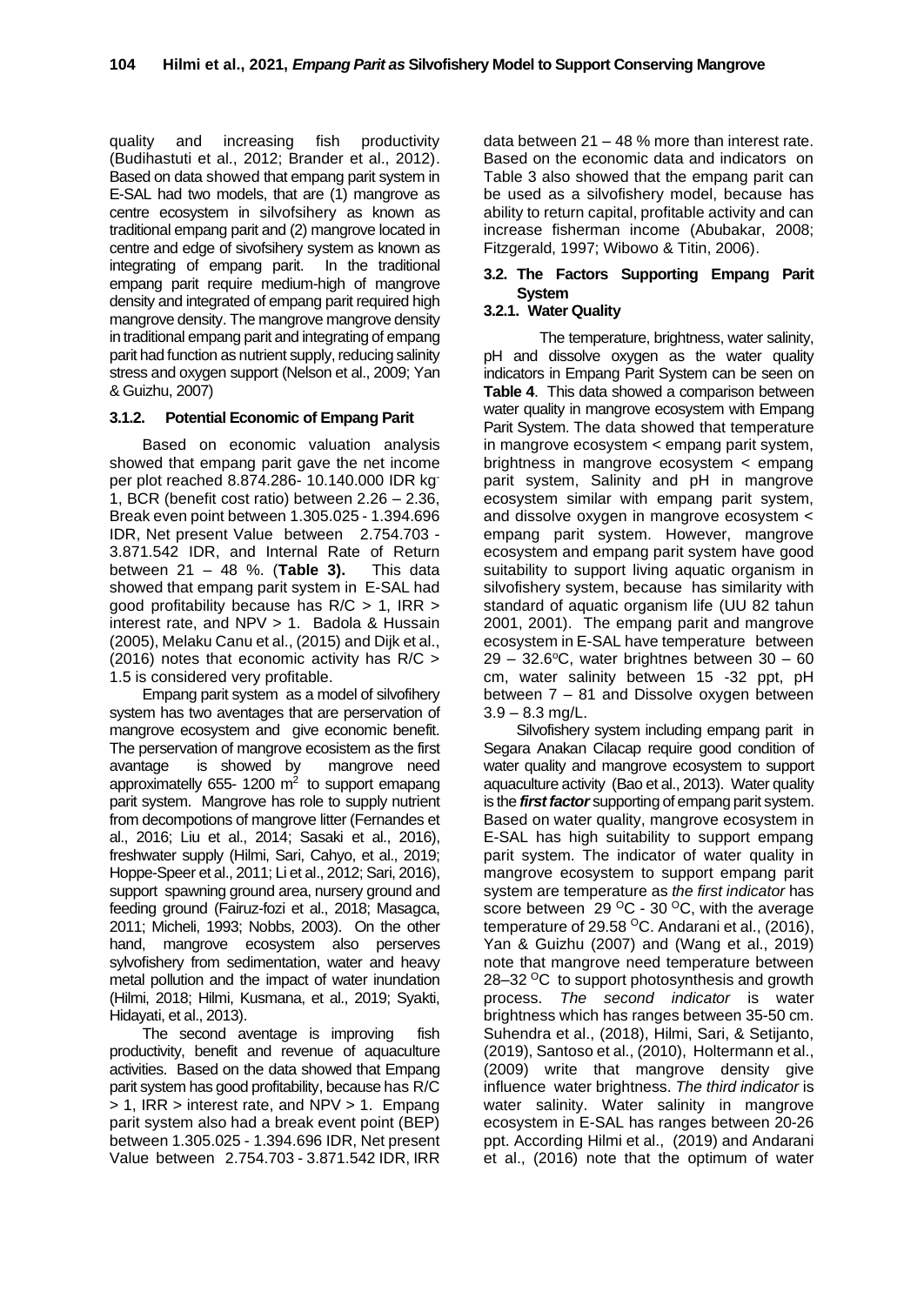| No | Description                              | Unit                   | Station 1 (traditional<br>empang parit) | Station 2 (integrating of<br>empang parit) |
|----|------------------------------------------|------------------------|-----------------------------------------|--------------------------------------------|
|    | Area of pond                             | m <sup>2</sup>         | 989                                     | 655                                        |
|    | <b>Total Production</b><br>Selling price | $Kq yr-1$              | 99,76                                   | 154                                        |
|    | - Grouper                                | IDR $kg^{-1}$          | 60.000                                  |                                            |
|    | - Crab                                   | IDR $kg^{-1}$          |                                         | 55.000                                     |
|    | Investment costs                         | $IDR$ kg <sup>-1</sup> | 10.140.000                              | 8.874.286                                  |
|    | Operating costs                          | $IDR$ kg <sup>-1</sup> | 2.647.800                               | 3.594.190                                  |
| 1  | Net income/ plot                         | IDR $kg^{-1}$          | 3.337.700                               | 4.875.810                                  |
| 2  | R/C                                      |                        | 2,26                                    | 2,35                                       |
| 3  | <b>BEP</b>                               | IDR.                   | 1.394.696                               | 1.305.025                                  |
| 4  | <b>NPV</b>                               | IDR.                   | 2.754.703                               | 3.871.542                                  |
| 5  | <b>IRR</b>                               | %                      | 21                                      | 48                                         |

**Table 3.** Analysis of Cash Flow Analysis as Feasibility Indicator of an Empang Parit

salinity to support mangrove growth between 10-30 ppt (Kusmana et al., 2000). *The fourth indicator* is pH which ranges between 7.2 - 7.8 (Average pH was 7.8). According to Cahyanto & Kuraesin, (2013), Kusmana et al., (2000) and Nelson et al., (2009) note that the potential pH has range between 6.0–9.0 *The last indicator* is dissolved oxygen (DO). Mangrove in E-SAL has DO between 4.2–5.7 mg/L with an average of 4.9 mg/L. According to Sari et al., (2016), The good classified of DO has range of 6,2-7 mg/L which give good impact to support the diffusion and photosynthesis processes of aquatic organisms. The low potential of DO in Segara Anakan is influenced by sedimentation, water pollution, water inundation and turbidity (Adame et al., 2010; Cahyo, 2012; Santoso et al., 2010; Sari et al., 2016; Schaduw, 2018).

Whereas water quality in silvofishery system also shows that *The first indicator* is water temperature which has average temperature between  $30.4 \, \mathrm{^{\circ}C}$  - 32.6  $\mathrm{^{\circ}C}$ . The data of water temperature give good supporting of productivity and metabolic activities of fish growth. Ellison (2008), Huang et al., (2003),

Rose et al., (2015) and Kordi and Tancung, (2007) note that normal standard of water temperature to support fish growth, metabolize and fish reproduction are  $28-32$  <sup>O</sup>C. While according to Kuntiyo, (2004) the optimum temperature for maintaining mangrove crabs is 26-32 <sup>o</sup>C. And Supratno & Kasnadi, (2003) also note that the optimum temperature to support aquaculture system in fish ponds are 28-32 <sup>o</sup>C. *The second indicator* is water salinity as an main factor of influencing survival and fish metabolism activity (Henmi et al., 2017; Ukpong, 1997; Volta et al., 2018). Water salinity in the empang parit system has ranges between 15 ppt – 32 ppt. Supratno & Kasnadi (2003) and Hai & Yakupitiyage, (2005) state the silvofishery system has good productivity on water salinity between 25–35 ppt. *The third indicator* is pH, which shows pH of in Empang Partit E-SAL between 7 – 8.1. Based on the standard pH note that the good fish productivity in silvofishery system with ranges between 7 -8.5. *The fourth indicator* is Dissolve Oxygen (DO). Empang parit system in E-SAL has DO between 3.9 – 8.3 mg/L. Basically, potential DO > 5 mg/l give good

**Table 4.** Water quality in Mangrove Ecosystem and Empang Parit in E-SAL

|                            | Mangrove ecosytem |      |     |      |     | <b>Empang Parit Sytem</b> |      |         |      |           |         |          |           |  |
|----------------------------|-------------------|------|-----|------|-----|---------------------------|------|---------|------|-----------|---------|----------|-----------|--|
| Parameter                  |                   |      |     |      |     | Station 1                 |      |         |      | Station 2 |         | Standard |           |  |
|                            |                   |      |     | 4    |     | 6                         | Min  | Average | Max  | Min       | Average | Max      | index     |  |
| Temperature <sup>o</sup> C | 29.5              | 29.2 | 30  | 29.8 | 30  | 29                        | 30.4 | 31,3    | 32.6 | 30.1      | 31,6    | 32.5     | 28-32     |  |
| Brightness cm              | 40                | 40   | 35  | 50   | 45  | 50                        | 30   | 44,8    | 60   | 30        | 44,5    | 60       |           |  |
| Salinity ‰                 | 20                | 20   | 20  | 24   | 26  | 20                        | 25   | 27.32   | 32   | 15        | 18.79   | 20       | $s/d$ 34  |  |
| рH                         | 7,5               | 7.5  | 7.6 | 7.5  | 7.8 | 7.2                       | 7,3  | 7,5     |      |           | 7.6     | 8.1      | $7 - 8.5$ |  |
| DO ma/L                    | 4,6               | 4,2  | 4,3 | 5,3  | 5,7 | 5.1                       | 5,2  | 6.1     | 6,5  | 3,9       | 5.7     | 8,3      | >5        |  |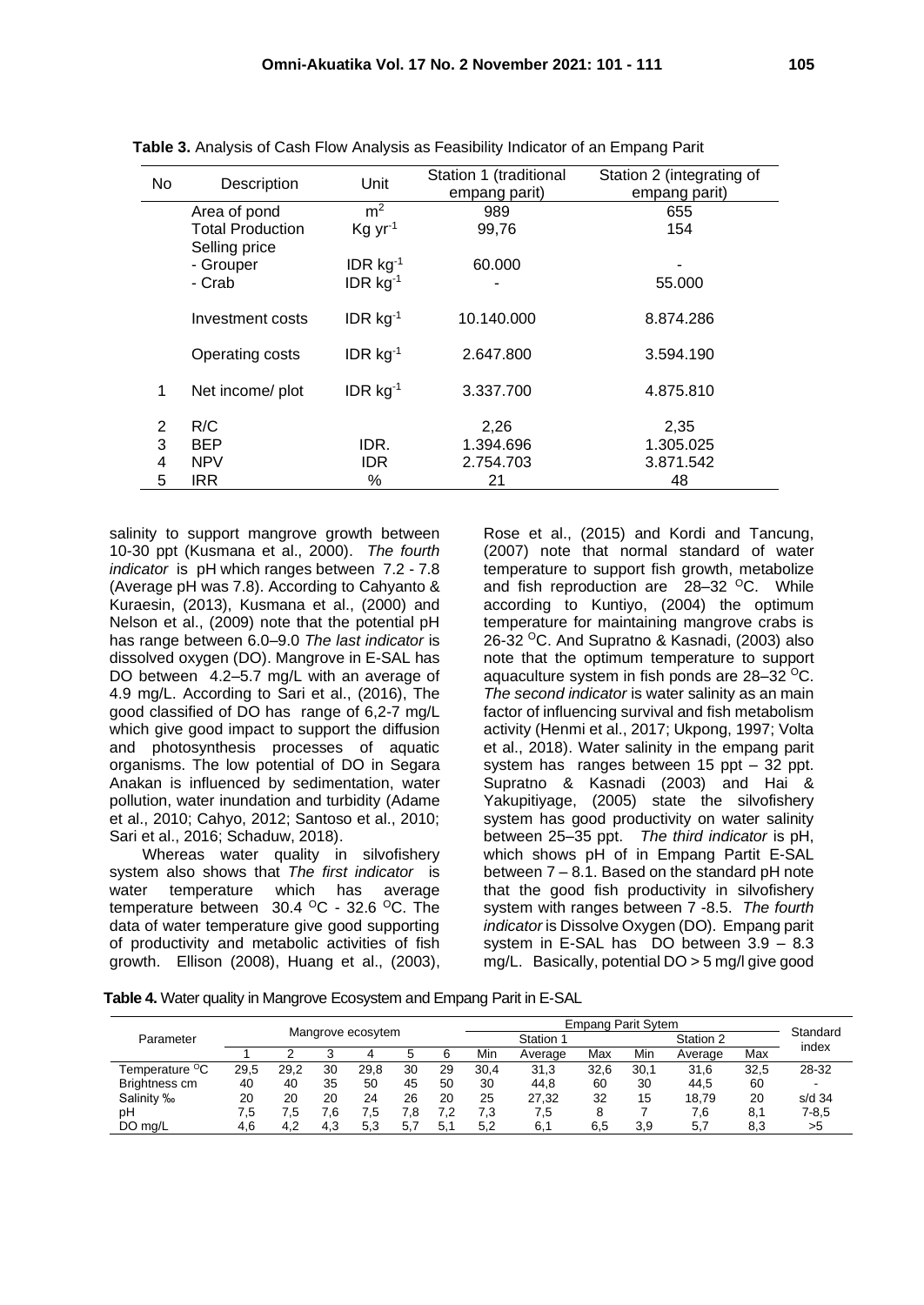suitability to support fish farming. Supratno & Kasnadi, (2003) also notes that DO range between 4.0–8.0 mg/l give high supporting of fish metabolic and productivity, but if potential of DO value < 4 mg/l will inhibit fish growth and organism dying (Hai & Yakupitiyage, 2005; Patty, 2015).

### **3.2.2. Mangrove Density**

The second factors to support empang parit system are mangrove density and species dominance in mangrove ecosystem (**Table 5).** The mangrove density and species domiannce have importat role to support empang parit system. Segara Anakan Lagoon has 11 true mangrove species and 2 associate mangrove species that are *Bruguiera gymnorrhiza, Ceriop decandra, Ceriop tagal, Nypa frutican, Avicennia marina, Rhizophora apiculata, Heritiera littoralis, Excoecaria agallocha, Rhizophora mucronata, Xylocarpus moluccensis* and *Lumnitzera racemosa* as true mangrove species and *Hibiscus tiliaceus* and *Finlaysonia maritime* as asosiate species.

The data in Empang Parit system E-SAL also showed that Station 1 had higher density than station 2. And then, based on species domination showed that in Stations 1 had *Bruguiera gymnorrhiza and Ceriops decandra* as the species dominant and *Heritiera littoralis* as species dominant in Station 2. Hilmi et al.,

(2015), Su et al., (2014) and Teh et al., (2008) note that silvofsihery system has good productivity if is located on zone 3 and 4 of mangrove ecosystem. The mangrove zone 3 and 4 have charcteristize as mangrove ecosystem are influenced by a normal tide and are dominated by *Bruguiera* and *Xylocarpus granatum*, *Heritiera littoralis, Bruguiera sexangula, Nypa frutican* and *Lumnitzera littorea*.

Different with potential mangrove in Empang Parit system, the lagoon of E-SAL has good potential of mangrove density and species dominance. The data on Table 5 showed that the potential of mangrove density and species dominance covering empang parit system. The data on Table 5 also showed that the station 1 was dominated by *Bruguiera gymnorrhiza* (highest domination), *Avicennia marina* (moderate domination), and C*eriops tagal, Ceriops decandra and Rhizophora apiculata* (low domination) and Station 2 was dominated by *Heritiera littoralis, Excoecaria agallocha* and *Hibiscus tiliaceus* as highest domination species and *Ceriops decandra, Rhizophora mucronata* and *Lumnitzera racemosa* (low domination). The domination index give influencing relative frequencies (coverage area), relative densities (mangrove density and presence) and relative dominance (mangrove diameter) (Bengen & Dutton, 2004; Kantharajan et al., 2018;

| Table 5. Density And Sepcies Domination Index of Mangrove Ecosystem in E-SAL |  |  |
|------------------------------------------------------------------------------|--|--|
|------------------------------------------------------------------------------|--|--|

|                                 |                  |              | Mangrove density (trees/ha) |                               | Domi            |                                 | species      | Covering<br>Mangrove |  |  |  |
|---------------------------------|------------------|--------------|-----------------------------|-------------------------------|-----------------|---------------------------------|--------------|----------------------|--|--|--|
| Species                         | Tree             | sapling      | seedling                    | Association                   | nation<br>index | <b>Species</b>                  | covera<br>ge |                      |  |  |  |
| <b>Empang Parit Station 1</b>   |                  |              |                             |                               |                 |                                 |              |                      |  |  |  |
| <i>Bruguiera</i><br>gymnorrhiza | 900              | 24200        | 167500                      |                               | 116.71          | Rhizophora mucronata            | 56%          |                      |  |  |  |
| Ceriop decandra                 | 50               | 16200        | 126250                      |                               | 37,18           | Rhizophora apiculata            | 20%          | 57%                  |  |  |  |
| Ceriop tagal                    | 100              | 3800         | 20000                       |                               | 48,18           | <b>Bruguiera</b><br>gymnorrhiza | 24%          |                      |  |  |  |
| Nypafrutican                    | $\theta$         | 1000         | 13750                       |                               | Td              |                                 |              |                      |  |  |  |
| Avicennia marina                | 50               | 200          | $\theta$                    |                               | 60,98           |                                 |              |                      |  |  |  |
| Rhizophora apiculata            | 150              | 4400         | 11250                       |                               | 36,95           |                                 |              |                      |  |  |  |
| Finlaysonia maritime            |                  |              |                             | shrub                         |                 |                                 |              |                      |  |  |  |
| Total                           | 1250             |              |                             |                               |                 |                                 |              |                      |  |  |  |
|                                 |                  |              |                             | <b>Empang Parit Station 2</b> |                 |                                 |              |                      |  |  |  |
| Heritiera littoralis            | 500              | 800          | $\theta$                    |                               | 59,52           | Rhizophora mucronata            | 34%          |                      |  |  |  |
| Excoecaria agallocha            | 100              | $\theta$     | $\boldsymbol{0}$            |                               | 53,54           | Rhizophora apiculata            | 37%          |                      |  |  |  |
| Ceriops decandra                | 50               | $\mathbf{0}$ | $\mathbf{0}$                |                               | 23,79           | <b>Bruguiera</b><br>gymnorrhiza | 14%          |                      |  |  |  |
| Ceriop tagal                    | $\overline{0}$   | 200          | 1250                        |                               | td              | Ceriop decandra                 | 6%           | 46%                  |  |  |  |
| Rhizophora<br>mucronata         | 100              | $\theta$     | $\overline{0}$              |                               | 23,42           | Sonneratia alba                 | 3%           |                      |  |  |  |
| Xylocarpus<br>moluccensis       | $\boldsymbol{0}$ | 400          | 1250                        |                               | td              | Avicennia marina                | 6%           |                      |  |  |  |
| <b>Hibiscustiliaceus</b>        | 300              | 400          | $\boldsymbol{0}$            |                               | 54,3            |                                 |              |                      |  |  |  |
| Lumnitzera racemosa             | 150              | $\mathbf{0}$ | $\theta$                    |                               | 37,36           |                                 |              |                      |  |  |  |
| Nypa frutican                   | $\overline{0}$   | 200          | 2500                        |                               | td              |                                 |              |                      |  |  |  |
| Finlaysonia maritime            | 0                | $\mathbf{0}$ | $\overline{0}$              | shurb                         | td              |                                 |              |                      |  |  |  |
| Total                           | 1200             |              |                             |                               |                 |                                 |              |                      |  |  |  |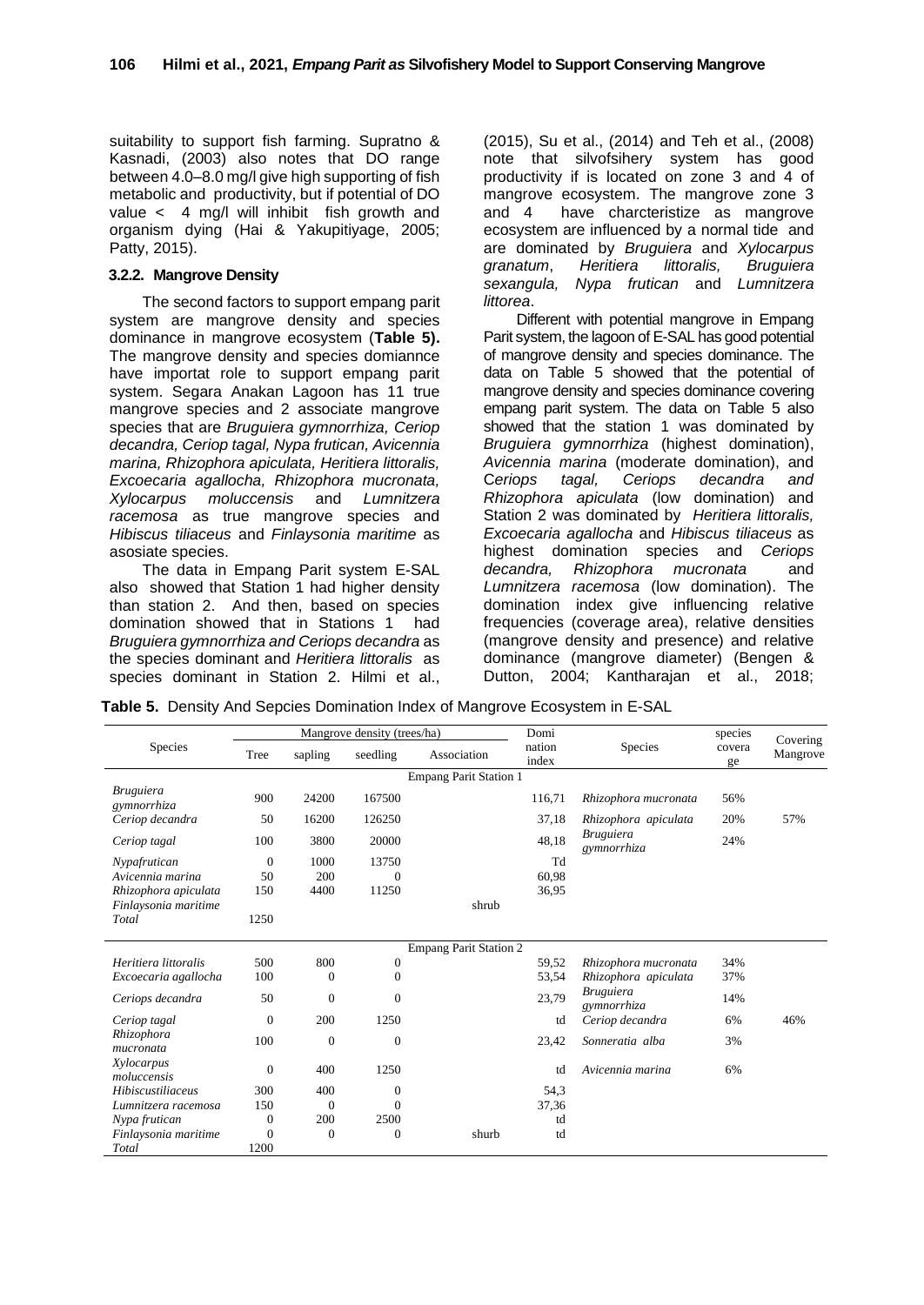

 **Figure 2**. Integrated silvofishery area and mangrove ecosystem

Kusmana, 1997). This data had difference with (Ratini, 2016) research which notes that the mangrove ecosystem in Ujungalang Kampunglaut is dominated by *Acanthus ebracteatus* (shrubs), *Aegiceras corniculatum* and *Rhizophora apiculate* (seedling), *Sonneratia alba* (sapling), *Sonneratia caseolaris* and *Avicennia alba* (Trees).

### **3.2.3 Mangrove covering**

The last factor to support empang parit system is mangrove covering which show the increasing trend from 603,00 ha (2013) to 617.80 ha (2018) (**Figure 2**). This condition is caused by increasing of community's participation and awerness to preserve the mangrove ecosystem, because many peoples in E-SAL aware that mangrove ecosystem has many benefits to increase nutrient, freshwater and oxygen supply.

Based on **Figure 2** showed that mangrove coverage in Empang Parit System in E-SAL has good suitable to support fish productivity in aquaculture system, because mangrove in E-SAL has covering > 60 %. KEPMENLH no 201 (2004) note that mangrove covarage in empang parit system has three classes of mangrove coverage, that are are low coverage (mangrove coerage < 40 %), medium coverage (magrove coverage 40 – 60 %) and high coverage (mangrove coverage > 60 %). The similar with. Zuna, (1998) notes that the optimal of mangrove coverage to support silvofishery system is between 37-65%.

## **4. Conclusions**

The integration of silvofishery system has two systems that are (1) silvofishery using mangrove ecosystem as the center of fish ponds, and (2) silvofshery using mangrove ecosystem in the center and edge of fish ponds. The integration of silvofishery system is well profitable to support the

increase in economic value of aquaculture activity, because has NPV > 0, BCR > 1 and IRR > interest rate.

#### **Acknowledgment**

The author thanks to Dean of FPIK Unsoed, LPPM Unsoed (unggulan terapan grant), the director of Postgraduade school, Jenderal Soedirman University, Mina Karya Usaha Fish Cultivation Group and Mina Karya Sejati. The gratitude alsogoes to theresearchers colleagues for their valuable advice. The authors would also like to thank the anonymous reviewers for their help and constructive comments which greatly improved the manuscript.

## **References**

- Abubakar. 2008. *Efesiensi Pengelolaan Kawasan Tambak Udang dan Dampaknya terhadap Aspek Ekonomi Sosial dan Ekologi di Wilayah Pesisir Kabupaten Dompu NTB*. Institut Pertanian Bogor, Bogor.
- Adame, M. F., Neil, D., Wright, S. F., Lovelock, C. E. 2010. Sedimentation within and among mangrove forests along a gradient of geomorphological settings. *Estuarine, Coastal and Shelf Science*, *86*(1), 21–30. https://doi.org/10.1016/j.ecss.2009.10.013
- Andarani, T., Hastuti, E. ., Budihastuti, R. 2016. Perubahan Kualitas Air dan Hubungannya dengan Pertumbuhan Semai Rhizophora mucronata Lamk. Berdasarkan Waktu Pengamatan yang Berbeda pada Saluran Tambak Wanamina. *Jurnal Biologi.*, *5*(1), 72–81.
- Ardli, E. ., Wolff, M. 2008. Quantifying Habitat and Resource Use Changes in the Segara Anakan Lagoon (Cilacap, Indonesia) over the Past 25 Years (1978-2004). *Asian Journal of Water, Environment and*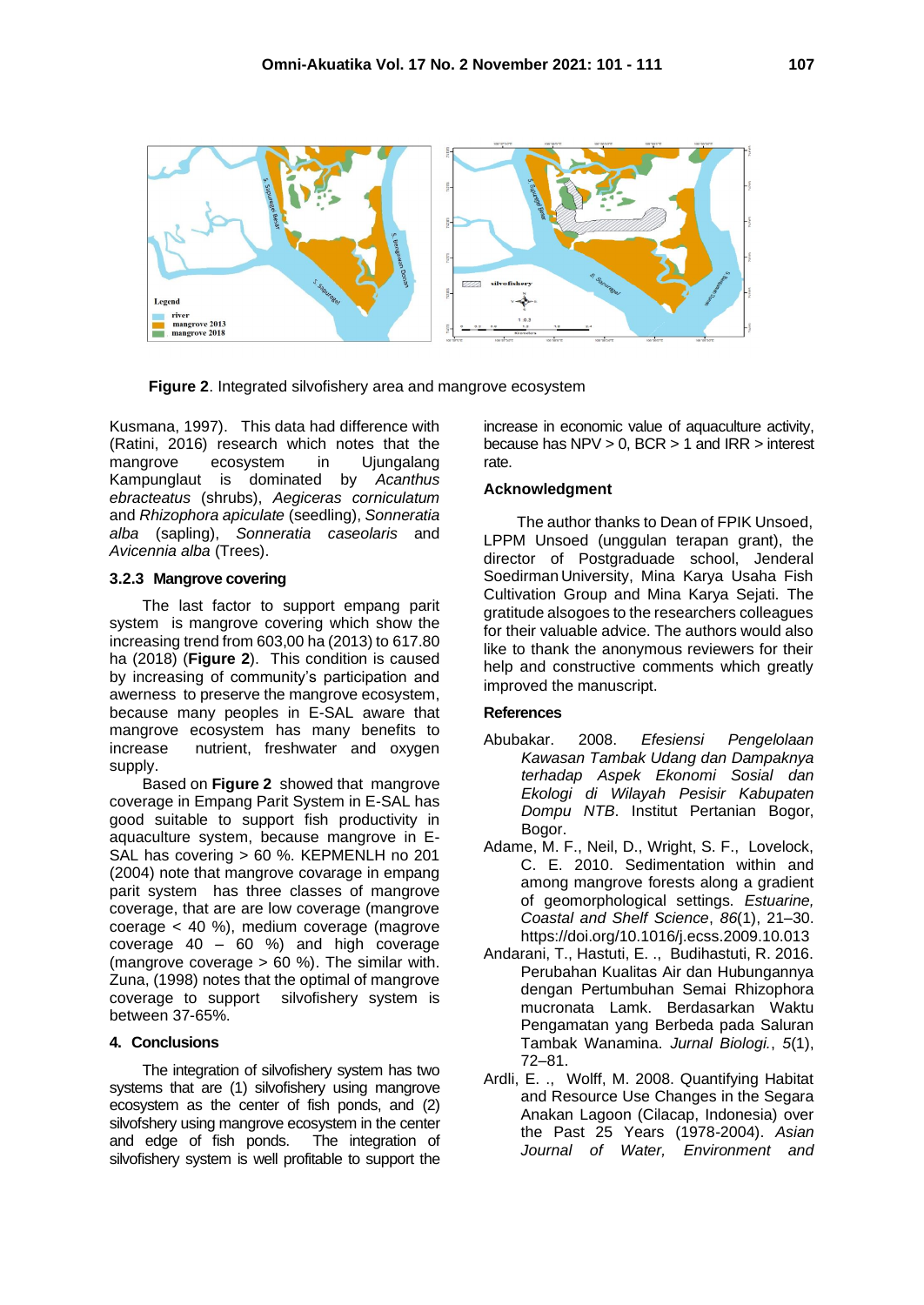*Pollution*, *5*(4), 59–67.

- Badola, R., Hussain, S . 2005). Valuing ecosystem functions : an empirical study on the storm protection function of Bhitarkanika mangrove ecosystem , India. *Environmental Conservation*, *32*(1), 85–92. https://doi.org/10.1017/S03768929050019 67
- Bao, H., Wu, Y., Unger, DDu, J., Zhang, L. ., Herbeck, J. 2013. Impact of the Conversion of Mangroves into Aquaculture Ponds on the Sedimentary Organic Matter Composition in a Tidal Flat Estuary (Hainan Island, China). *Cont. Shelf Res.*, *57*, 82–91.
- Bengen, D. G., Dutton, I. M. 2004. Interaction: mangroves, fisheries andforestry management in Indonesia. In *Northcote. T. G.dan Hartman (Ed), Worldwide Watershed Interaction and Management.*  pp. 632-653.). Blackwell Science. Oxford. UK.
- Bosire, J. O., Dahdouh-Guebas, F., Walton, M., Crona, B. I., Lewis, R. R., Field, C., Kairo, J. G., Koedam, N. 2008. Functionality of restored mangroves: A review. *Aquatic Botany*, *89*(2), 251–259. https://doi.org/10.1016/j.aquabot.2008.03. 010
- Budihastuti, R., Anggoro, S., Saputra, S . 2012. The application of silvofishery on Tilapia (Oreochromis niloticus) and Milkfish (Chanos chanos) fattening within mangrove ecosystem of the northern coastal area of Semarang City. *Journal of Coastal Development.*, *16*(1), 89 – 93.
- Cahyanto, T., Kuraesin, R. 2013. Struktur Vegetasi Mangrove Di Pantai Muara Marunda Kota Administrasi Jakarta Utara Provonsi Dki Jakarta. *Jurnal Warta Rimba*, *3 (2)*(Desember 2015), 148–154.
- Cahyo, T. N. 2012. *Hidrodinamika Dan Sebaran Materi Padatan Tersuspensi Di Perairan Pelawangan Barat, Segara Anakan Cilacap* (Sekolah Pascasarjana Institut Pertanian Bogor Bogor (ed.)). Sekolah Pascasarjana Institut Pertanian Bogor Bogor.
- Dijk, J. van, Broersma, L., Mehnen, N. 2016. Options for socioeconomic developments in ICZM for the tri-national Wadden area. *Ocean and Coastal Management*, *119*, 76– 92.

https://doi.org/10.1016/j.ocecoaman.2015. 10.004

Duncan, C., Primavera, J. H., Pettorelli, N., Thompson, J. R., Loma, R. J. A., Koldewey, H. J. 2016. Rehabilitating mangrove ecosystem services: A case

study on the relative benefits of abandoned pond reversion from Panay Island, Philippines. *Marine Pollution Bulletin*, *109*(2), 772–782. https://doi.org/10.1016/j.marpolbul.2016.0 5.049

- Ellison, A. M. 2008. Managing mangroves with benthic biodiversity in mind: Moving beyond roving banditry. *Journal of Sea Research*, *59*(1–2), 2–15. https://doi.org/10.1016/j.seares.2007.05.0 03
- Fairuz-fozi, N., Satyanarayana, B., Ashikin, N., Zauki, M., Muslim, A. M., Husain, M., Ibrahim, S., Raveen, B. 2018. Carcinoscorpius rotundicauda ( Latreille , 1802 ) population status and spawning behaviour at Pendas coast , Peninsular. *Global Ecology and Conservation*, *15*, e00422.

https://doi.org/10.1016/j.gecco.2018.e004 22

Fernandes, S. O., Dutta, P., Gonsalves, M. J., Bonin, P. C., LokaBharathi, P. A. 2016. Denitrification activity in mangrove sediments varies with associated vegetation. *Ecological Engineering*, *95*(3), 671–681. https://doi.org/10.1016/j.ecoleng.2016.06.

102

- Fitzgerald, W. 1997. Silvofishery an Environmentally Sensitive Integrated Mangrove Forest and Aquaculture System. *Journal Aquaculture*, *2*(3), 9–17.
- Glass, J. R., Kruse, G. H., Miller, S. A. 2015. Socioeconomic considerations of the commercial weathervane scallop fishery off Alaska using SWOT analysis. *Ocean and Coastal Management*, *105*, 154–165. https://doi.org/10.1016/j.ocecoaman.2015. 01.005
- Hai, T. N., Yakupitiyage, A. 2005. The effects of the decomposition of mangrove leaf litter on water quality, growth and survival of black tiger shrimp (Penaeus monodon Fabricius, 1798). *Aquaculture*, *250*(3–4), 700–712.

https://doi.org/10.1016/j.aquaculture.2005. 04.068

- Henmi, Y., Fuchimoto, D., Kasahara, Y.,<br>Shimanaga, M. 2017. Community Shimanaga, M. 2017. Community structures of halophytic plants, gastropods and brachyurans in salt marshes in Ariake and Yatsushiro seas of Japan. *Plankton and Benthos Research*, *12*(4), 224–237. https://doi.org/10.3800/pbr.12.224
- Hidayati, N. V., Hilmi, E., Haris, A., Effendi, H., Guiliano, M., Doumenq, P., Syakti, A. D.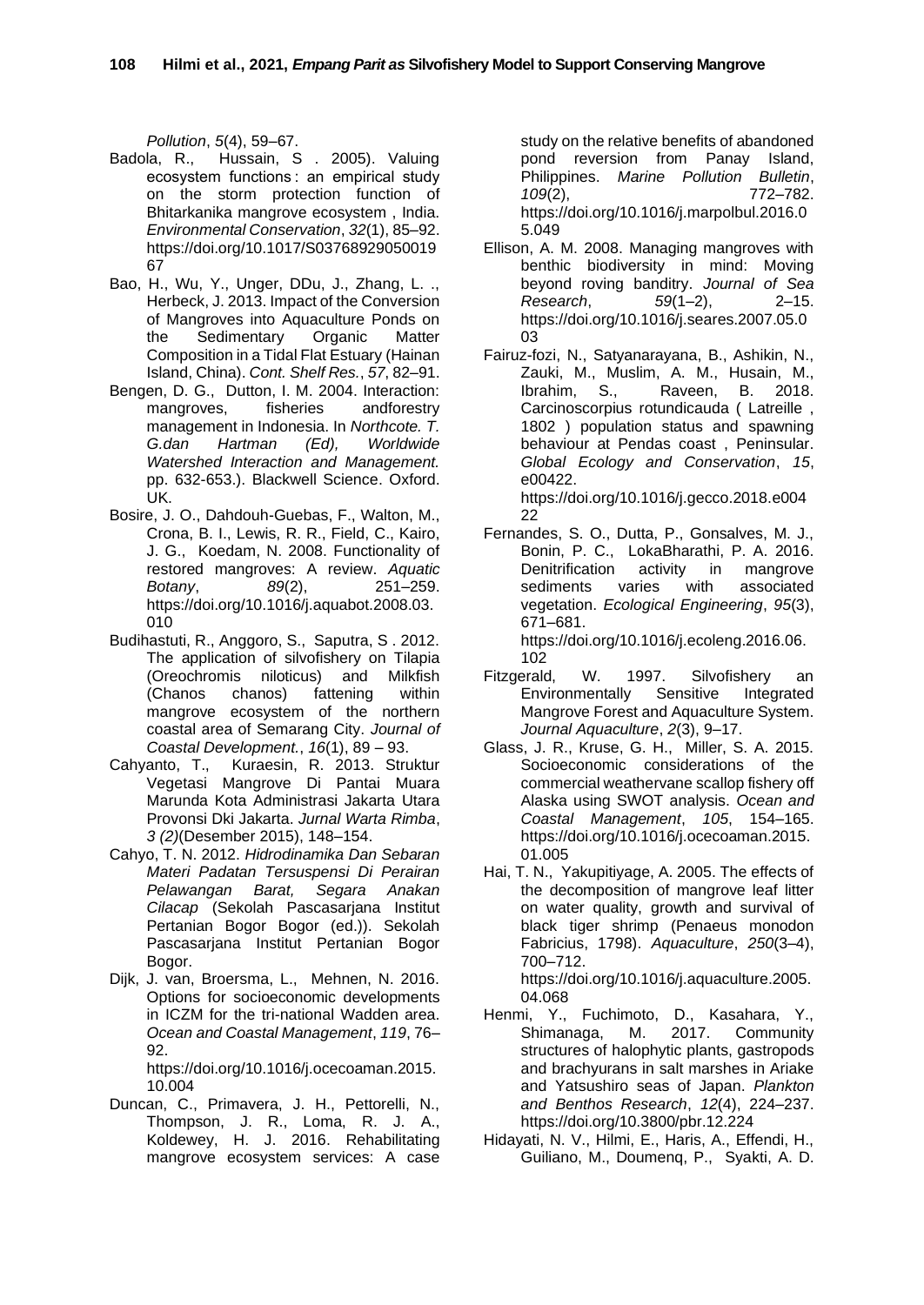2011. Fluorene removal by biosurfactants producing Bacillus megaterium. *Waste and Biomass Valorization*, *2*(4), 415–422. https://doi.org/10.1007/s12649-011-9085- 3

- Hilmi, E. 2018. Mangrove landscaping using the modulus of elasticity and rupture properties to reduce coastal disaster risk. *Ocean and Coastal Management*, *165*(July), 71–79. https://doi.org/10.1016/j.ocecoaman.2018. 08.002
- Hilmi, E., Kusmana, C., Suhendang, E., Iskandar. 2019. the Carbon Conservation of Mangrove Ecosystem in Indonesia. *Biotropia*, *26*(3), 1–16. https://doi.org/10.11598/btb.2019.26.3.109 9
- Hilmi, E., Pareng, R., Vikaliana, R., Kusmana, C., Iskandar, Sari, L. K., Setijanto. 2017. The carbon conservation of mangrove ecosystem applied REDD program. *Regional Studies in Marine Science*, *16*, 152–161.
- https://doi.org/10.1016/j.rsma.2017.08.005 Hilmi, E., Sari, L. K., Amron. 2020. Distribusi Sebaran Mangrove Dan Faktor
- Lingkungan Pada Ekosistem Mangrove Segara Anakan Cilacap. *Prosiding Seminar Nasional "Pengembangan Sumber Daya Perdesaan Dan Kearifan Lokal Berkelanjutan IX" 19-20 November 2019*.
- Hilmi, E., Sari, L. K., Cahyo, T. N., Kusmana, C., Suhendang, E. 2019. carbon sequestration of mangrove ecosystem in Segara Anakan Lagoon Indonesia. *BIOTROPIA : The Southeast Asian Journal of Tropical Biology*, *26*(3), 181–190. https://doi.org/10.11598/btb.2019.26.3.109 9
- Hilmi, E., Sari, L. K., Setijanto. 2019. The mangrove landscaping based on Water Quality: (Case Study in Segara Anakan Lagoon and Meranti Island). *IOP Conference Series: Earth and Environmental Science*, *255*(1). https://doi.org/10.1088/1755- 1315/255/1/012028
- Hilmi, E., Siregar, A. S., Febryanni, L. 2015. Struktur Komunitas, Zonasi Dan Keanekaragaman Hayati Vegetasi Mangrove Di Segara Anakan Cilacap. *Omni-Akuatika*, *11*(2), 20–32. https://doi.org/10.20884/1.oa.2015.11.2.36
- Hilmi, E., Siregar, A. S., Syakti, A. D. 2017. Lead (Pb) distribution on soil, water and mangrove vegetation matrices in Eastern Part of Segara Anakan Lagoon, Cilacap.

*Omni-Akuatika*, *13*(2), 25–38. http://ojs.omniakuatika.net/index.php/joa/a rticle/download/83/129

- Holtermann, P., Burchard, H., Jennerjahn, T. 2009. Hydrodynamics of the Segara Anakan lagoon. *Reg Environ Change*, *9*(2), 245–258. https://doi.org/10.1007/s10113- 008-0075-3
- Hoppe-Speer, S. C. L., Adams, J. B., Rajkaran, A., Bailey, D. 2011. The response of the red mangrove Rhizophora mucronata Lam. to salinity and inundation in South Africa. *Aquatic Botany*, *95*(2), 71–76. https://doi.org/10.1016/j.aquabot.2011.03. 006
- Huang, L., Tan, Y., Song, X., Huang, X., Wang, H., Zhang, S., Dong, J., Chen, R. 2003. The status of the ecological environment and a proposed protection strategy in Sanya Bay, Hainan Island, China. *Marine Pollution Bulletin*, *47*(1–6), 180–186. https://doi.org/10.1016/S0025- 326X(03)00070-5
- Irwansyah, E. 2010. A Spasial Perubahan Penggunaan Tanah di Sekitar Laguna Segara Anakan Kabupaten Cilacap-Provinsi Jawa Tengah. *Globe*, *12*(1), 21– 27.
- Kantharajan, G., Pandey, P. K., Krishnan, P., Ragavan, P., Jeevamani, J. J. J., Purvaja, R., Ramesh, R. 2018. Vegetative structure and species composition of mangroves along the Mumbai coast, Maharashtra, India. *Regional Studies in Marine Science*, *19*, 1–8.
	- https://doi.org/10.1016/j.rsma.2018.02.011
- Kanwilyanti, S., Suryanto, A., Supriharyono. 2013. Kelimpahan Larva Udang Di Sekitar Perairan Pt. Kayu Lapis Indonesia, Kaliwungu, Kendal. *Diponegoro Journal Of Maquares Management Of Aquatic Resources*, *2*(51), 71–80.
- KEPMENLH no 201. 2004. Kriteria Baku dan Pedoman Penentuan Kerusakan Mangrove. In *KepmenLH*.
- Kordi, K. M. G. ., Tancung, A. B. T. 2007. *. Pengelolaan Kualitas Air Dalam Budidaya Perairan.* Rineka Cipta.
- Koswara, S. D., Ardli, E. R., Yani, E. 2017. The Monitoring Of Mangrove Vegetation Community Structure In Segara Anakan Cilacap For The Period Of 2009 And 2015. *SCRIPTA BIOLOGICA*, *4*, 113–118.
- Kuntiyo. 2004. *Pedoman Budidaya Kepiting Bakau (Scylla serrata).* Balai Budidaya Air Payau.
- Kusmana, C. 1997. *Metode Vegetasi Survey.* IPB Press. Bogor.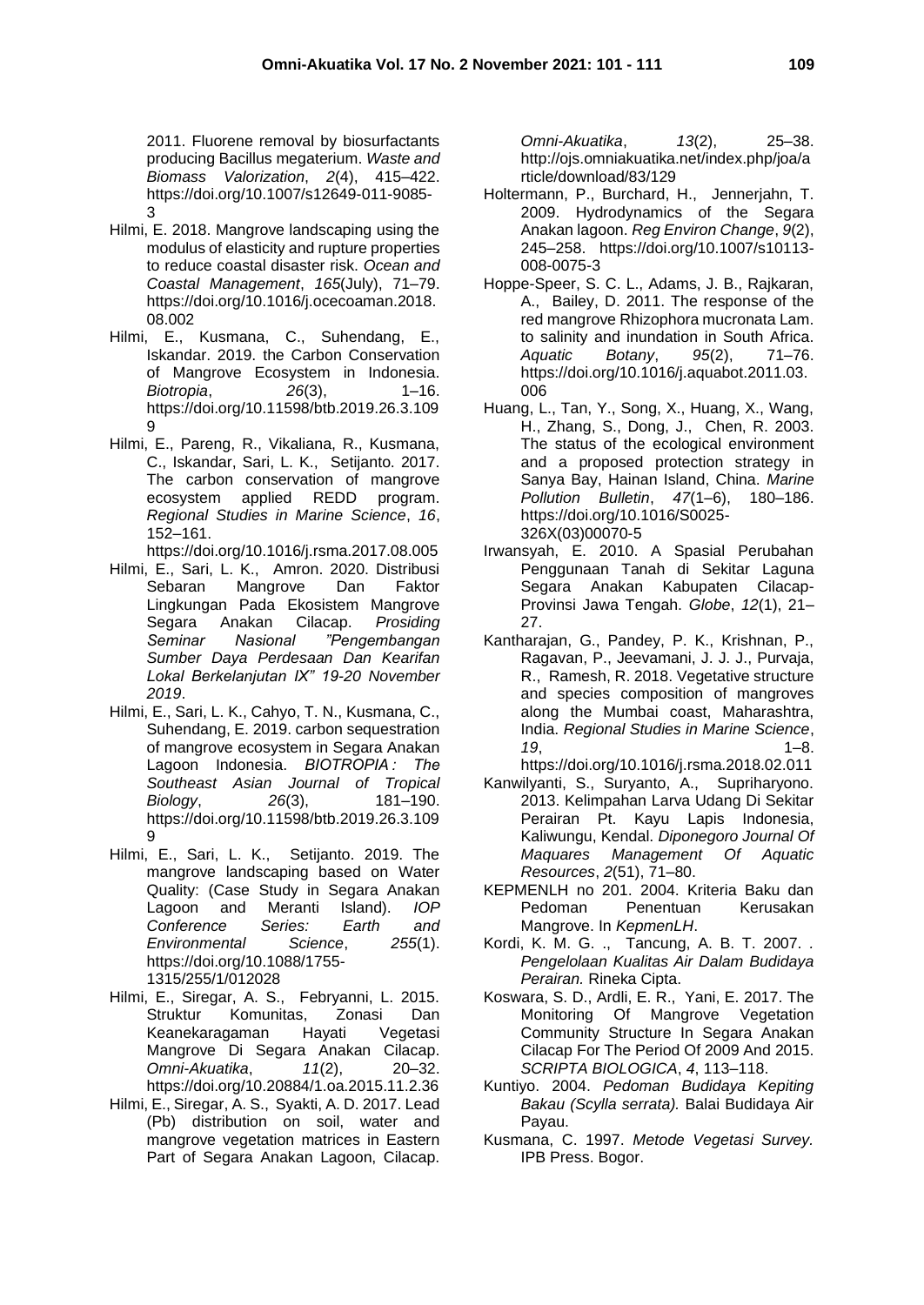- Kusmana, C., Puradyatmika, P., Husin, Y. ., Shea, G., Martindale, D. 2000. Mangrove litter fall studi at the Ajkwa Estuary Irian Jaya. *Indonesian Journal of Tropical Agriculture*, *9*(3), 39–47.
- Li, Y., Waite, A. M., Gal, G., Hipsey, M. R. 2012. Procedia Environmental Sciences Do phytoplankton nutrient ratios reflect patterns of water column nutrient ratios ? A numerical stoichiometric analysis of Lake Kinneret. *Procedia Environmental Sciences*, *8*(2011), 1657–1667. https://doi.org/10.1016/j.proenv.2012.01.1 56
- Liu, H., Ren, H., Hui, D., Wang, W., Liao, B., Cao, Q. 2014. Carbon stocks and potential carbon storage in the mangrove forests ofChina. *Journal of Environmental Management*, *133*, 86–93. https://doi.org/10.1016/j.jenvman.2013.11. 037
- M. Brander, L., J. Wagtendonk, A., S. Hussain, S., McVittie, A., Verburg, P. H., de Groot, R. S., van der Ploeg, S. 2012. Ecosystem service values for mangroves in Southeast Asia: A meta-analysis and value transfer application. *Ecosystem Services*, *1*(1), 62– 69.

https://doi.org/10.1016/j.ecoser.2012.06.0 03

- Masagca, J. T. 2011. Occurrence of arborealclimbing grapsids and other brachyurans in two mangrove areas of southern Luzon, Philippines. *Biotropia*, *18*(2), 61–73. https://doi.org/10.11598/btb.2011.18.2.242
- Melaku Canu, D., Ghermandi, A., Nunes, P. A. L. D., Lazzari, P., Cossarini, G., Solidoro, C. 2015. Estimating the value of carbon sequestration ecosystem services in the mediterranean sea: An ecological economics approach. *Global Environmental Change*, 32, https://doi.org/10.1016/j.gloenvcha.2015.0 2.008
- Micheli, F. 1993. Feeding ecology of mangrove crabs in North Eastern Australia : mangrove litter consumption by Sesarma messsa and Sesarma smithii. *J. Exp.Mar.Biol.Ecol.*, *17*(1), 165–186.
- Nelson, M., Dempster, W. F., Allen, J. P. 2009. The water cycle in closed ecological systems: Perspectives from the Biosphere 2 and Laboratory Biosphere systems. *Advances in Space Research*, *44*(12), 1404–1412.

https://doi.org/10.1016/j.asr.2009.06.008

Nobbs, M. 2003. Effects of vegetation differ among three species of fiddler crabs ( Uca spp .). *Journal of Experimental Marine Biology and Ecology*, *284*, 41–50.

- Patty, S. I. 2015. Karakteristik fosfat, nitrat dan oksigen terlarut di perairan selat lembeh, sulawesi utara. *Jurnal Pesisir Dan Laut Tropis*, *2*(1).
- Ratini. 2016. *Perencanaan Konservasi Ekosistem Mangrove Di Desa Ujungalang Kecamatan Kampung Laut Kabupaten Cilacap*. IPB University.
- Rose, J. M., Bricker, S. B., Ferreira, J. G. 2015. Comparative analysis of modeled nitrogen removal by shellfish farms. *Marine Pollution Bulletin*, *91*(1), 185–190. https://doi.org/10.1016/j.marpolbul.2014.1 2.006
- Santoso, A. B., Jennerjahn, T. C., Holtermann, P. 2010. *TOTAL SUSPENDED MATERIAL DYNAMICS IN SEGARA ANAKAN LAGOON , of anthropogenic modification of the land . mangrove forest in Southern Java , is a prime example in regard with the complex*. *December*.
- Sari, L. K. 2016. *Kajian Konektivitas Sedimentasi Dan Dampaknya Terhadap Sistem Sosial-Ekologis Perairan Laguna (Studi Kasus Laguna Segara Anakan)*. Institut Pertanian Bogor.
- Sari, L. K., Adrianto, L., Soewardi, K., Atmadipoera, A. S., Hilmi, E. 2016. Sedimentation in lagoon waters (Case study on Segara Anakan Lagoon). *AIP Conference Proceedings*, *1730*. https://doi.org/10.1063/1.4947417
- Sasaki, N., Chheng, K., Mizoue, N., Abe, I., Lowe, A. J. 2016. Forest reference emission level and carbon sequestration in Cambodia. *Global Ecology and Conservation*, *7*, 82–96. https://doi.org/10.1016/j.gecco.2016.05.00 4
- Schaduw, J. N . 2018. Distribusi dan Karakteristik Kualitas Perairan Ekosistem Mangrove Pulau Kecil Taman Nasional Bunaken. *Majalah Geografi Indonesia.*, *32*(1), 40 – 49.
- Su, Q., Qin, H., Fu, G. 2014. Environmental and ecological impacts of water supplement schemes in a heavily polluted estuary. *Science of the Total Environment*, *472*, 704–711. https://doi.org/10.1016/j.scitotenv.2013.11. 106
- Suhendra, Amron, A., Hilmi, E. 2018. The pattern of coastline change based on the characteristics of sediment and coastal slope in Pangenan coast of Cirebon, West Java. *E3S Web of Conferences*, *47*.